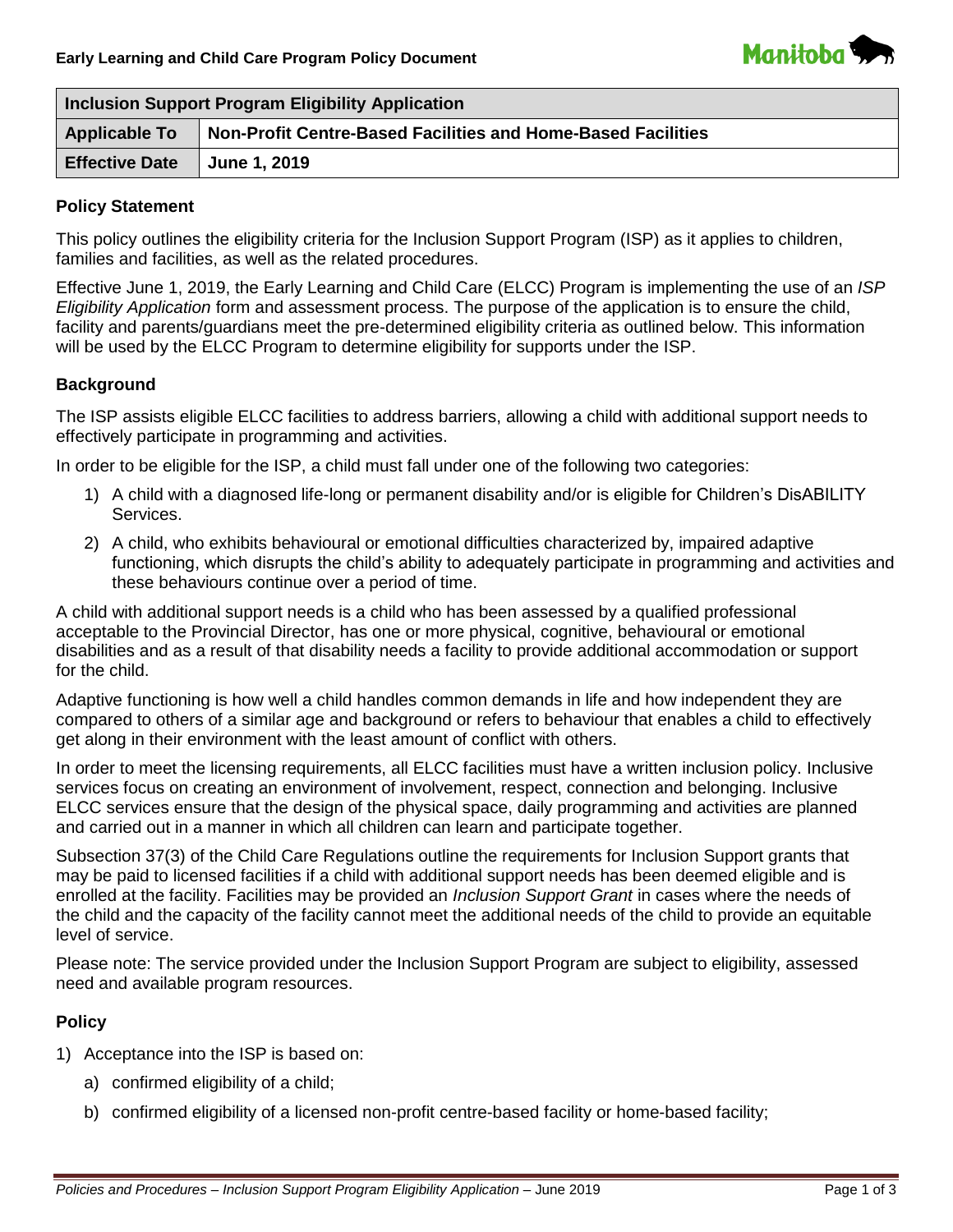### **Early Learning and Child Care Program Policy Document**



- c) parents/guardians need for child care; and
- d) the information provided in the *ISP Eligibility Application* form.
- 2) To be eligible for the ISP, the ELCC facility must be:
	- e) a licensed non-profit centre-based facility; or
	- f) a licensed home-based facility.
- 3) To be eligible for the ISP, a child must:
	- a) be enrolled or targeted to be enrolled in a licensed non-profit centre-based facility or a licensed homebased facility;
	- b) be under age 12, or under age 13 with an approved age exemption and in Grade 6 or less;
	- c) be eligible for or in receipt of supports through Children's disAbility Services **or** present with one or more of the following conditions:
		- $\circ$  an intellectual disability;
		- $\circ$  a lifelong physical disability;
		- o lifelong, extreme, complex medical needs (URIS Group A);
		- $\circ$  a demonstrated significant delay in cognitive, physical, social, emotional and language needs related to development;
		- o Autism Spectrum Disorder; or
		- $\circ$  observable behavioural or emotional difficulties characterized by impaired adaptive functioning, which disrupts the child's ability to adequately participate in programming and activities and these behaviours continue over a period of time.
- 4) The following do not meet the eligibility criteria for ISP:
	- a) a child functioning within the typical range for the process of cognitive, physical, social, emotional and language development;
	- b) a child with a condition or needs, which can be accommodated by adaptations to their environment;
	- c) temporary factors such as a physical injury or illness from which they will recover; or
	- d) cultural or economic factors.
- 5) In order for a child to be eligible for the ISP, parents/guardians must require child care for one of the following reasons:
	- a) current employment;
	- b) enrollment in a job skills training program or at an educational institution;
	- c) seeking employment;
	- d) medical or special needs of the family (child or parent/guardian); or
	- e) to support a Child and Family Services (CFS) care plan.

# **Procedures**

- 1. To determine eligibility, facilities must submit a completed *ISP Eligibility Application* form to the ELCC Program, which includes:
	- a) confirmation of consent;\*